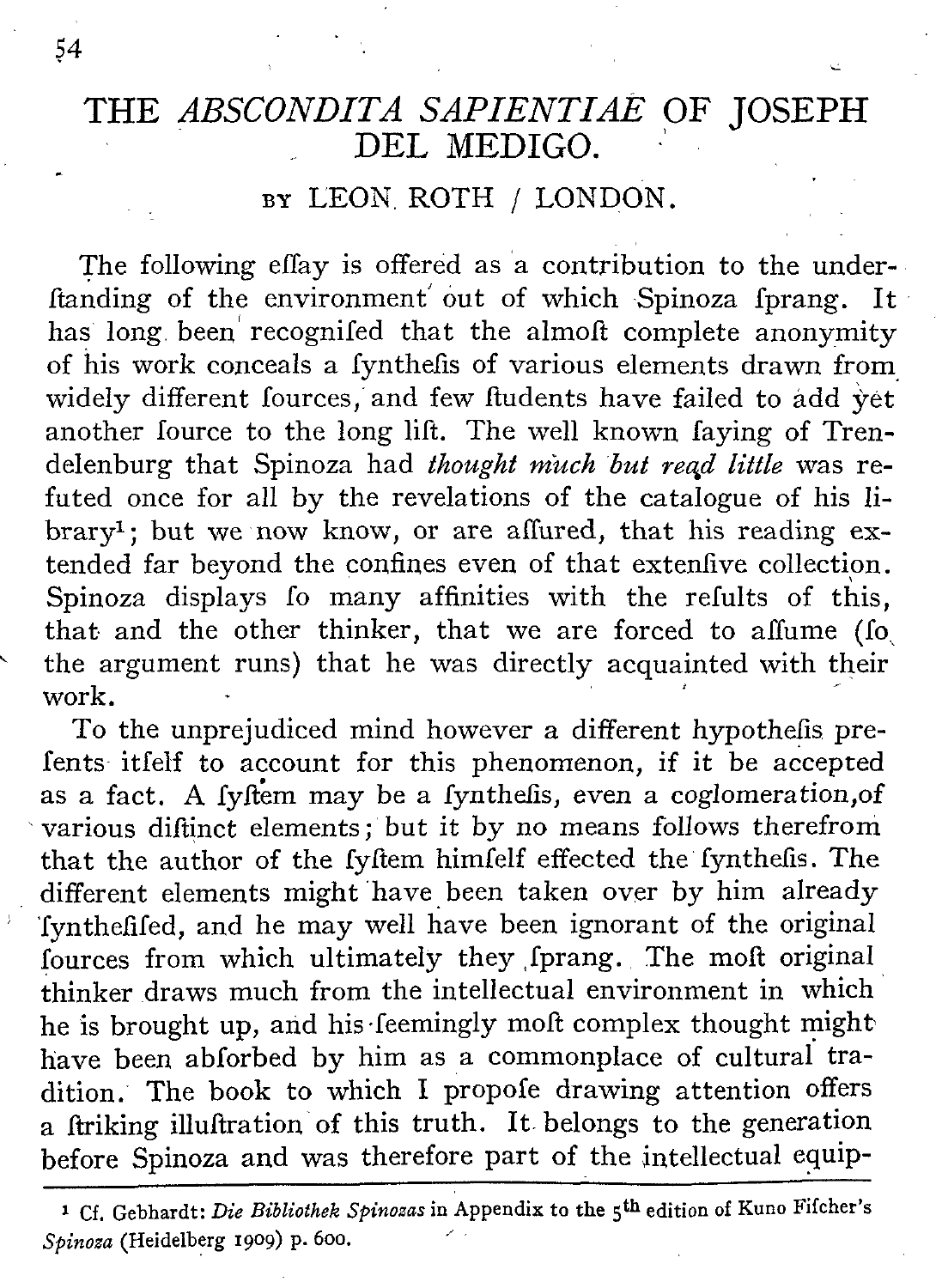### L. ROTH: THE ABSCONDITA SAPIENTIAE OF JOSEPH DEL MEDIGO. 55

ment of his own time; the Hebrew language in which it is written allows us to conceive its content as characteriftic of the community from which he was early fevered; and the preftige of the writer under whofe name. it was iffued, not only traveller and philofopher, but alfo for fome time acting Rabbi of that fame community, explains its .prefence in his library. Now a cafual glance at this work reveals the remarkable fact that the actual inquiries which it comprehends are precifely the fame as thofe which went to make up the characteriftic portions of the *Tractaius Theologico-Politicus* and the *Ethics.* I do not for one moment believe or affert that in itfelf it exercifed any influence whatever on thecourfe of Spinoza's thought. Its .value is rather that of an objective picture of the intellectual atmofphere of the place and time. Its very exiftence indeed indicates the pretence of a range of intereft and of an accumulation of material, within the four walls, and in the very language, of the Synagogue, fuch as only waited for a man of fufficient intellectual power in order to refult in that wealth of creative ideas which we aflociate with the name of Spinoza.

The *Ab[condita Sapieniia:* of Rabbi Jofeph del Medigo, No. 56 in the lift of Spinoza's library, is, as the Latin title page already informs us, a collection of various treatifes by different authors<sup>1</sup>.

1*Collectanea decerpta per Magijlrum R. Samuelem Germanum ex magno opere Abjcon « ditorum Sapientice: quod quidem ~xasciavit, nondum tamen undique expoliuit vir clarillimus, omnijcius* KOCL 1tOCV't"01tAOCV1)<:; *'Jojeph del Medico cretenjis.Quibus adiecti junt aliquot tractatus delectabiles ex [criptis magnorum virorum, ut [equens pagina demonltrai.* Jofeph del Medigo was born in Candia (Crete) in 1591 and died in Prague in 1655. He was educated at Padua where he ftudied medicine, philofophy, ancient Greek, the natural fciences, and mathematics  $-$  thefe laft at the lectures of Galileo. From about  $1628$  to 1630 he acted as Rabbi of the Amfterdam community, during which time his other publifhed work, a collection of treatifes in Hebrew on the higher mathematics, appeared from the prefs of Menaffeh ben Ifrael. Now the ftandard monograph, written half a century before the discovery of the inventory of Spinoza's books, remarked on the fimilarity of Del Medigo's views on prophecy expreffed in the courfe of fome bye-remarks in this work on mathematics, with thofe of Spinoza in the *Tractaius Theologico-Politicus.* (Geiger: *Melo Cho] najim,* Berlin, 1840, p. 41, n. 2.) Is it an"accident that the volume next to the *Ablcondita Sapientice* in the library lift (No 57) is *Een Rabbinijch Mathematijch boeck?*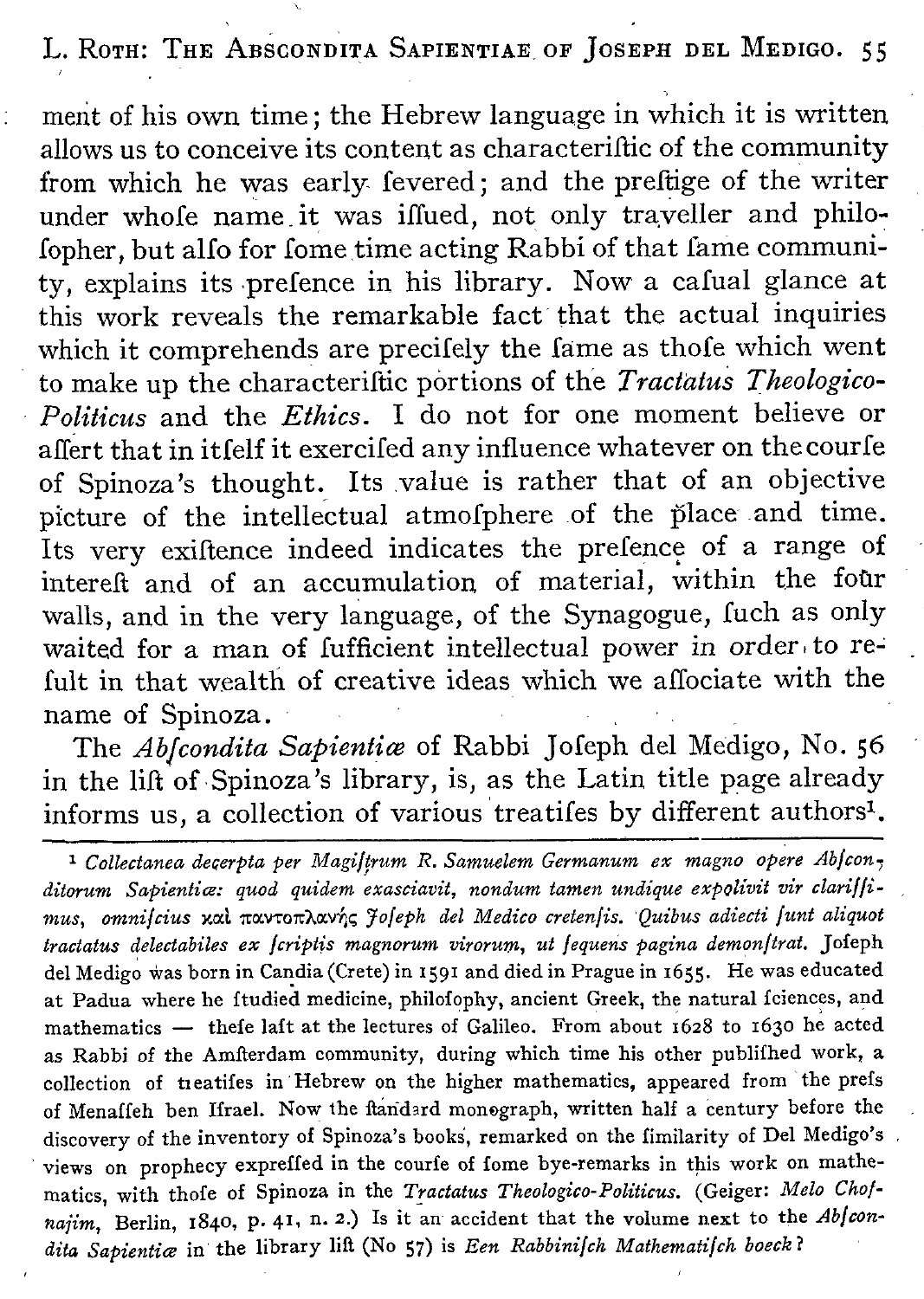The firft volume contains the *Behinath Hadath,* or, *Examination of Religion,-of* Jofeph's great-greatgrandfather, R. Elijah del Medigo; the *Matzref Lehochmah*, or *Refining* of *Wisdom*, of R. J ofeph ; accounts of the life and philofophy of the celebrated Kabbalift, R. Ifaac Luria; and various Maimonideana, including Nahmanides' letter in defence of the Guide, and Maimonides' own on *Apofiacy* and *The Refurrection.* The fecond volume, which a comparifon of the various title-pages fhows to have been publifhed together with the firft<sup>1</sup>, contains principally the *Nobloth Hochmah* a fanciful name, perhaps to be translated *Lafl Leaves of Wisdom,* of R. Jofeph. Leaving this fecond volume for later confideration, becaufe the problems to which it gives rife are of more delicate. and lefs obvious character, we draw attention *to* the indisputable fact that the views of the *Tractatus Theologico-Politicus:*on the relations between religion and philofophy are very fimilar to, and, in molt important points, in verbal agreement with, thofe of the *Examination of Religion* of R. Elijah; and that the opinions expreffed in the fame treatife on the fubject of the nature and antiquity of the vocalifation and text of the Hebrew Bible, might have been taken bodily. from the quotations from, and references to, the *Meor Eynaim* (or, *Light of the Eyes)* of R. Azaria di Roffi of Mantua (15I3-78), which are given in the *Refining of Wisdom* of R. Jofeph. This laft point has great intereft from the point of view of the hiftory of Spinoziftic criticifm, becaufe it ftrikingly confirms a conjecture of the brilliant pioneer worker Dr. M. Joel.

## I. THE *EXAMINATION OF RELIGION* AND THE RELA-TIONS OF RELIGION AND PHILOSOPHY.

The *Examination of Religion* opens with a discuffion of the quarrel between Religion and Philofophy. Starting from the Maimonidean pofition that religion is for the ordinary man, and i

<sup>1</sup> In any cafe the Latin title-page (quoted in the preceding note) from which the title and author of the book were taken for the inventory, and which, therefore, muft have been in Spinoza's copy, contains the lift of contents' of *both* volumes overleaf.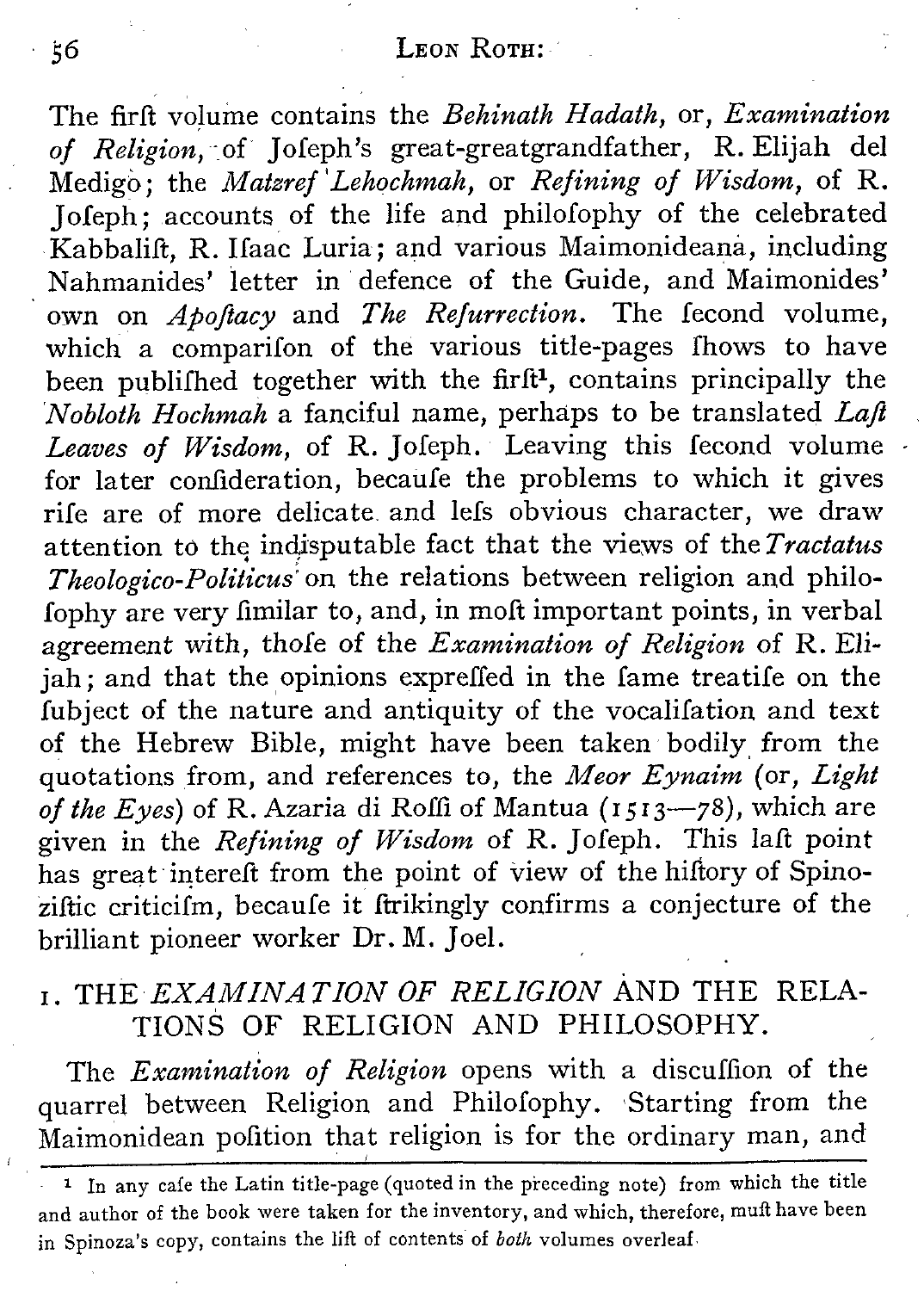## THE ABSCONDITA SAPIENTIAE OF JOSEPH DEL MEDIGO. 57

philofophy for the fpecialift ftudent, it proceeds to point out that this really implies that the fpheres of the two are diftinct. Thofe thinkers, therefore, like Maimonides, who had sought to eftablifh the one on the other, were fundamentally wrong. Religion muft be judged by itfelf: in accordance with its own object, the perfection of the ordinary man in fociety; and in agreement with its own data, the Bible, which includes as a fact a miraculous element. It follows, that true religion is to be diftinguifhed from falfe religion, not by philofophical, but by religious, confiderations; and thefe religious confiderations comprife not only, and indeed not efpecially, theoretical opinions, but aHo practical ways of life. .

If we compare a couple of the opening paffages with the  $15<sup>th</sup>$ chapter of the *Tractatus Theologico-Politicus,* the ftriking character of the refemblence is evident. *If perhaps you find a religion agreeing with thi~ our divine law in its' fpeculative grounds,* writes R. Elijah, *it will yet be diflinct from it in its practical commandments and ordinances, tho]e factors which without doubt bring man to the good. 'The truth of a religion, then, cannot be judged on the [core of its Jpeculative opinions only», I have not chofen, therefore, in this treatiJe, to put forward; metaphyfical arguments againfl the philofophers in. matters appertaining to philofophy, becaufe religion is not within the province of metaphyfical argument,' but I have taken my fland on prophecy and true tradition. I con- fider that thoJe of our predeceffors among our co-religionifls who defired to deal with the]e queflions by metaphyfical argument abufed the methods of logic, which are, in fact, peculiar to each fubject matter. They flood as intermediaries between the Jcripturalifls and the non-fcripturalifls, and as a refult were neither [cripturalifis nor philofophers. Their intention was, perhaps, to bring wisdom near to ordinary men, but they fucceeded only in holding it back* ... *Our exalted teacher MoJes Maimonides trod in this path ...* And

<sup>1</sup> That is, thole relating to pure metaphyfics. R. Elijah diftinctly enumerates what he confiders to be the effentials of religious belief. If thofe of fpecifically Jewifh intereft be removed, the lift is much the fame as that proferred in *Theol.-Pol.* cap. XIV.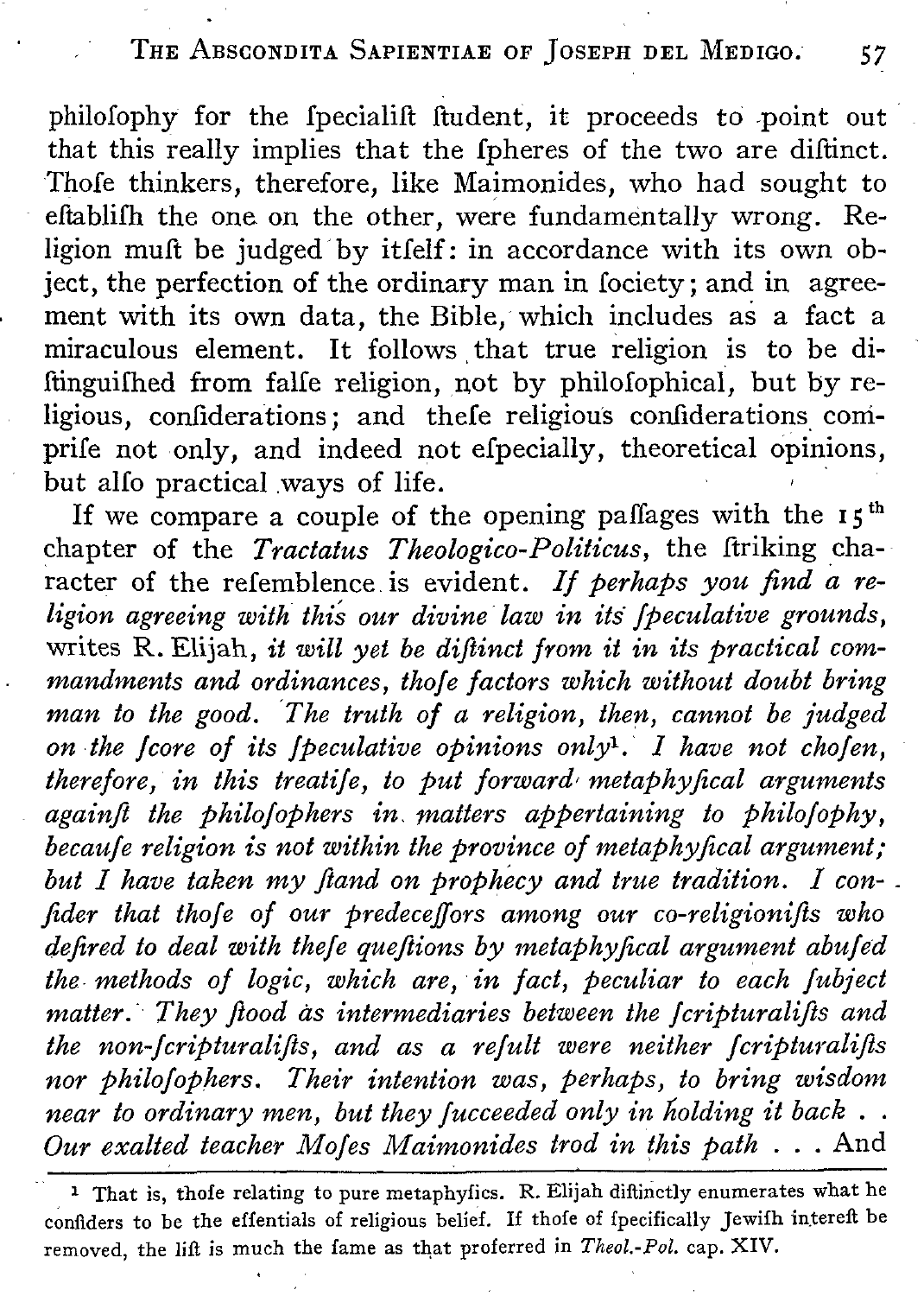again: *My way, then,* is *different from that of many of the philo- [ophers of our nation who perverted the meanings of the Law and of Philofopky, and confuJed the two [pheres of proof, the religious and the (peculative ... They thought they were mediating between the theologians and the philoJophers: but the intermediate is juJii. fied* of neither of the *two* extremes. The refult was that they became *followers neither of the Bible nor of philofophy*<sup>1</sup> ...

It is perhaps hardly neceffary to point out how clofely this is reproduced in the *Tractatus Theologico-Politicus ..* The pro- 'feffed aim of the *Tractatus* is to refute the view of Maimonides that philofophy and theology are identical, and the crucial chapter to which all the earlier chapters are preliminary and all the later commentary<sup>2</sup>, fums up the discuffion in the very words of the *Examination of Religion.. Qui philoJophiam a Theologia [eparare nesciunt,* we read, *disputant num Scriptura rationi, an contra Ratio Scripturce debeat ancillari .. '. Utram Jequamur Jententiam, vel Rationem vel Scripturam corrumpere neceffe eft. Oflendimus enim, Scripturam non. res PhiloJophicas Jed [olam pietatem docere ... Adeoque uterque,. hic Jcilicet fine Ratione, ille vero cum Ratione, infaniet: Primus; qui inter PhariJceos aperte flatu it, Scripturam Rationi e11eaccomodandam, juit Maimonides; cuius quidem [enteniiam . . . recenfuimus multisque argumentis refutavimus* . . .<sup>3</sup> This general pofition of Spinoza's feems to us obvious, but in its time it was a dangerous, indeed revolutionary novelty. The queftion at iffue is not that of a philofophical definition or an abftract idea. We are dealing here with general points of view involving vital iflues. The definite fundering of the fpheres of theology and philofophy to the eftablifhment of which, as the political principle of the independence of church and Itate and the intellectual principle of the emancipation of thought from all external authority, the *Tractatus*

<sup>1</sup> *Examination* pp. 3b and 6b.  $\frac{2}{\pi}$  *Hoc u|que Philojophiam a Theologia Jeparare curavimus et libertatem philojophandi ojtendere quam hac unicuique concedit. Quare tempus e*]*t ut inquiramus quo u*]*que hœc libertas , . . ]e extendat. Theol.-Pol.* XVI. § 1. ---- <sup>3</sup> *Theol.-Pol.* cap. XV. ad init,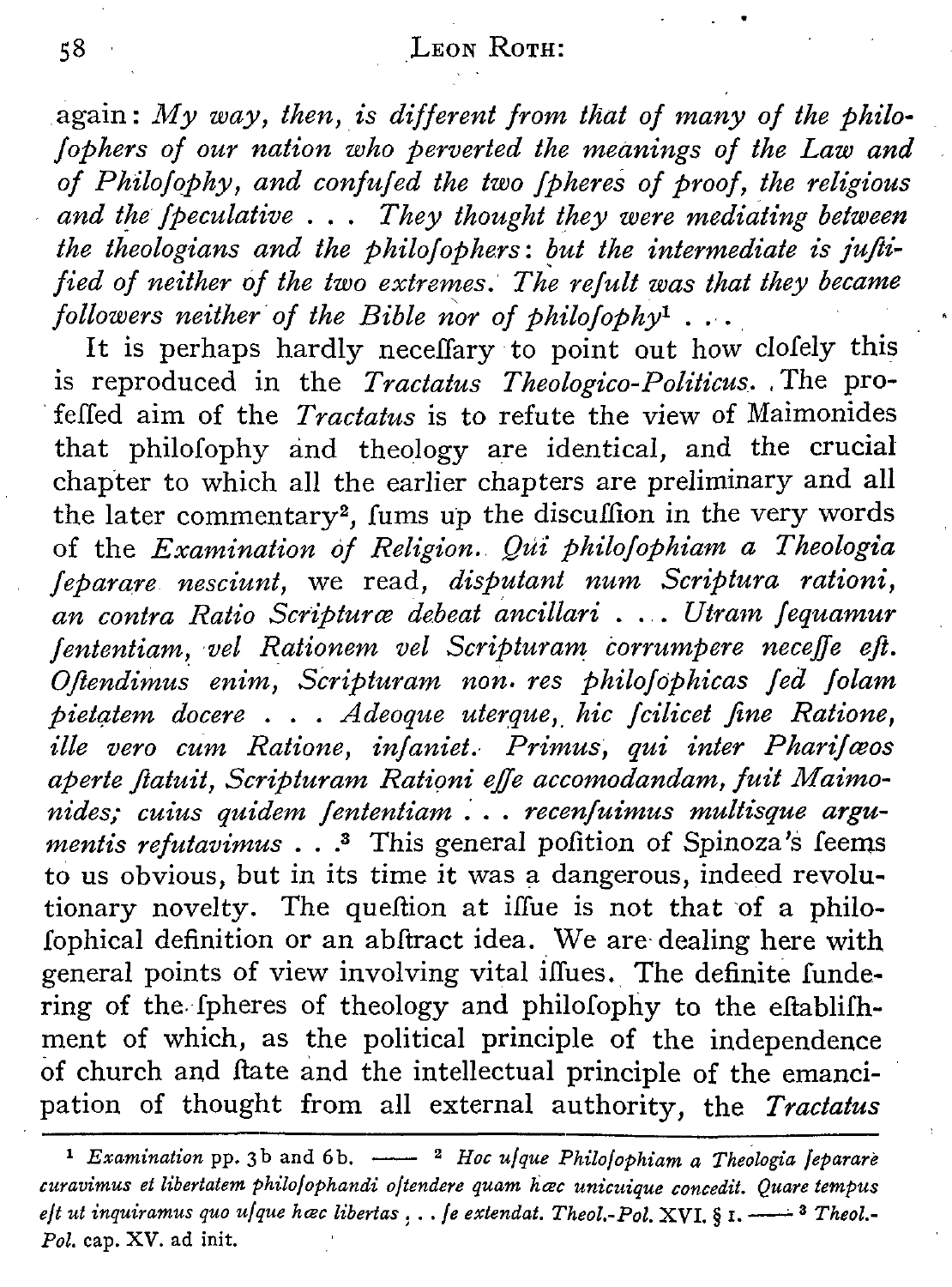## THE ABSCONDITA SAPIENTIAE OF JOSEPH DEL MEDIGO. 59 ,

*Theologico-Poliiicus* is fpecifically devoted, is one of the landmarks in the hiftory of political freedom as well as of intellectual development. Spinoza's treatife, as is well known, was one of the ftorm-centres of the controverfy which raged on this Iubject all over Europe. We now fee that the very phrafeology of its main thefis is to be found in the obfcure Hebrew effay of R. Elijah. There is no myftery of courfe as to the ultimate origins of the doctrine. R. Elijah, the author of the *Examination of Religion,* was none other than the famous Elias Cretenfis  $(1460 - 1497)$ . .Called from Crete at an early age to act as head of the Paduan Talmudic 'Academy, he was invited to decide a philofophical dispute which had broken out in the univerfity<sup>1</sup>, and in recognition of the fairnefs of his decifion is faid to have been given the chair of philofophy - at the age of twenty three! However that may be, Elijah was a' well-known teacher of philofophy and. had among his pupils Pico di Mirandola. Padua was, of courfe, the' home of Averroifm, and Elijah borrowed the material for the *Examination of Religion,* as for other of his works, from Averroes<sup>2</sup>. It is the famous doctrine of the *two truths* which has made its' way from the Arabic into the Hebrew, from the Hebrew into the Latin, from the Latin into every civilized 'tongue, to become a claffic expofition of the demand of the human mind for freedom. .<br>.

## 2. THE *REFINING OF WISDOM* AND THE PHILOLOGY OF THE *TRACTATUS THEOLOGICO-POLITICUS.* i

,.

The *Refining of Wisdom* is attached to the fecond part of the *Examination of Religion* in which the authenticity' of the Zohar had been impugned on internal grounds, and its general aim is to vindicate the antiquity of the Zohar, and indeed of all, and any, traditional lore alike. The value of the work lies paradoxically enough in its copious accounts of the views felected

<sup>&</sup>lt;sup>1</sup> Refining of Wisdom 3b. - <sup>2</sup> Steinfchneider: *Hebräilche Überfetzungen*, pp. 277 and 974; Renan, *Auerroes',* pp. <sup>197</sup> and 382. It is not furprifing, then, that fimilar views fhould have been held by Bruno (1548-1600) (fee McIntyre: *Giordano Bruno*, Macmillan 1903,  $p.299 - 300$ ).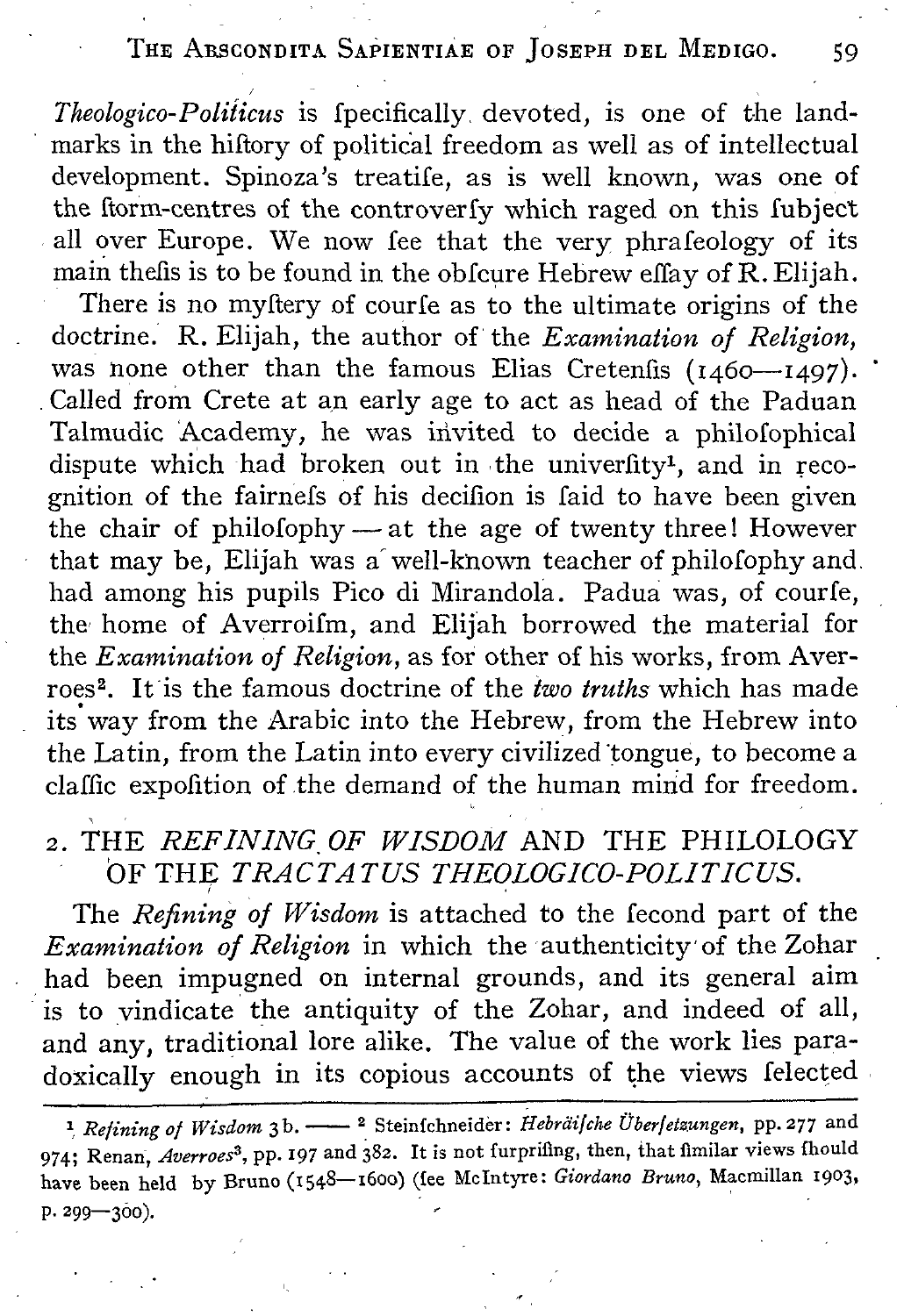for refutation. The method of allegorization, for example, particularly.as alTociated with the name of Maimonides; meets with fevere criticifm, in the courfe of which extracts are given 'from a contemporary writer who denied the exiftence of angels in any fenfe but that of natural forces; who refufed to allow the Bibli cal text any authority in determining his opinions; and who, on the balls of the long chain given in Chronicles of the descendants of Jechoniah, afferted that the ftories current in the period following the deftruction of the firft temple *varied from one another in the fame way as the flories of modern 'hifloriographers', no two of whom you will find to agree as to the facts of pafl hiflory",*

The point of particular intereft for Spinoza's treatife is the fection dealing with the antiquity of the vowel points of the Hebrew Bible, where thofe very opinions of Elias Levita which were believed by Joel to have reached Spinoza through the *Light of the Eyes* of di Roffi, are, as a fact, quoted by R. Jofeph . from *The Light of the Eyes. Ich will es dahin geflellt [ein laffen,* remarks Joel<sup>2</sup>, *ob Spinoza nicht aus ihm* (di Roffi) *den Nachweis des Elias Levita kennt, dafs die Vokal- und Accentzeichen der fzebrdifchen Sprache erfl [pdtere Einfuhrungen find, da er fur diefe Behauptung Beide nicht. citiert.* Nor of courfe does he cite the *Refining of Wisdom.* It is however <sup>a</sup> curious fact that the relevant portions of. the fifty- Ieverith chapter of di Roffis work to which Joel rightly refers is reproduced *word* for *word* in pages roa and b of the *Refining*. Indeed fo enchanted is R. Jofeph with the clarity of di Roffi's treatment that he cannot forbear urging on the reader again and again<sup>3</sup> to refer to it directly himfelf. Since di Roffi's quotations from Philo, which are repeated in *Theol.-Pol.* 10  $\frac{2}{3}$  and  $\frac{264}{3}$  are not to be found, fo far as I have

<sup>1</sup> *Refining*, pp. 29a-b. The laft difficulty would feem to have been well known. Cf. *Theol.-Pol.* Annot. XXI to cap. X ad init. - <sup>2</sup> *Spinozas Theologijch-Politijcher Tractat*, Breslau 1870, p. 62.  $\frac{3}{R}$  *Refining* pp. 10b, 11a, 11b. Anyone interefted in the general archæological queftion can follow it in Buxtorf: *De Antiquitate Punctorum* (Bafel 1648) where much of the relevant portions of the *Light* appears in a Latin translation.  $\frac{4}{100}$  Toel loc. cit. It is perhaps unneceffary to add that fo far as we know, Spinoza did not poffefs a copy of Philo.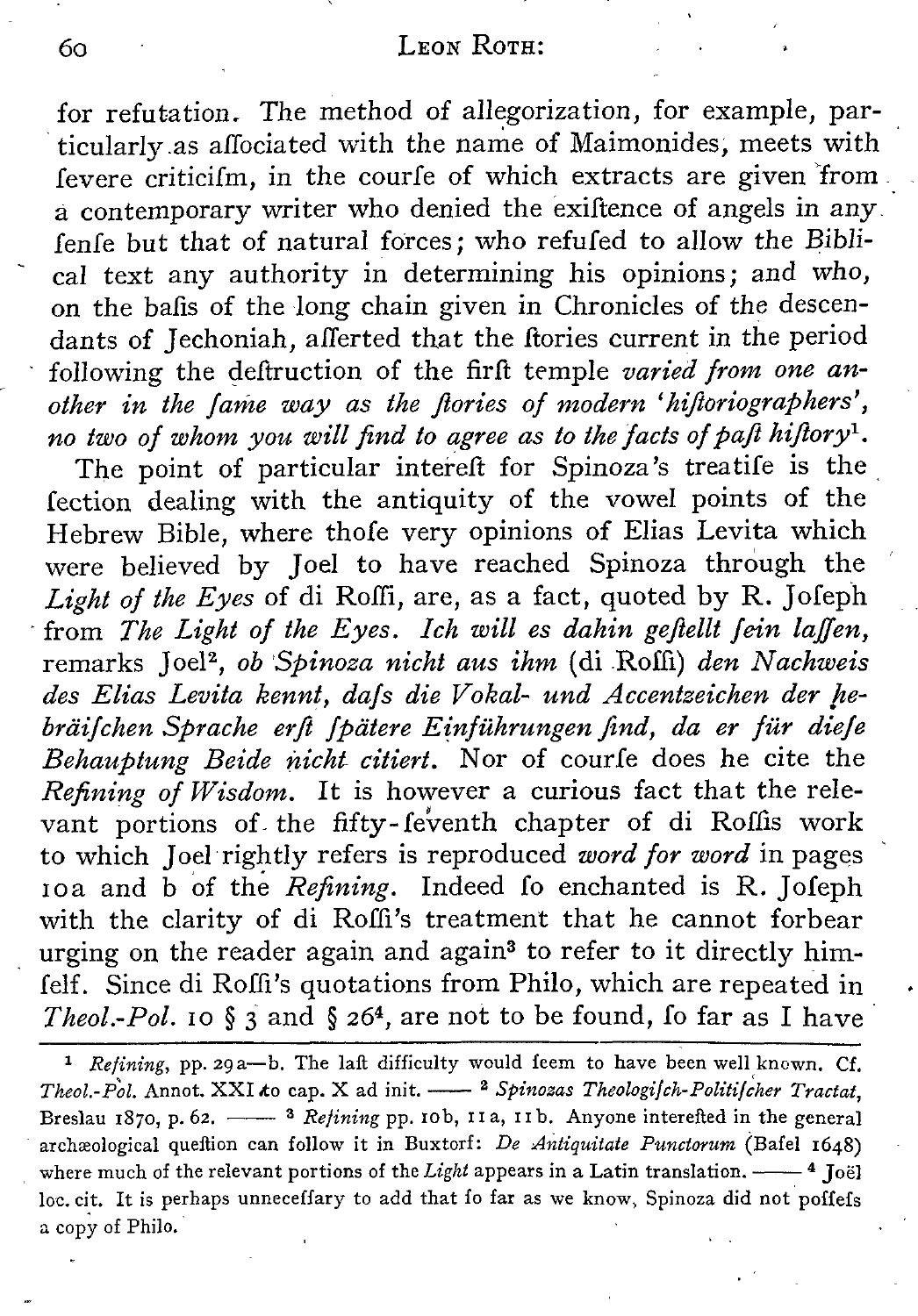### THE ABSCONDITA SAPIENTIAE OF JOSEPH DEL MEDIGO. 61

noticed, in the *Refining*; it would feem neceffary to affume, as indeed would be natural, that di Roffi's work was well known in Amfterdam, and was ufed, equally and independently, by both Del Medigo and Spinoza<sup>1</sup>.

In this cafe, too, as in that of the *Examination* of *Religion*, . the point at iffue is of fare more than antiquarian importance. The progrefs of the human mind has depended in no fmall degree on the rational criticifm of texts; indeed, the Itandard of criticifm in any age may be held to be the meafure of its intellectual de velopment. The laft century faw the range and potency of the influence exerted by philological enquiry into authorities; thefe enquiries, as applied to the moft authoritative texts of all, were firftly clearly initiated by Spinoza , And juft as we have discovered the far-reaching theories of the *Tractatus Theologico-Poli- • ticus* to have been achieved already in the *Examination of Religion* of R. Elijah, fo we fee now that its philological referches

<sup>1</sup> There are, indeed, very few points of Biblical lore raifed by Spinoza, as Joël remarks, which are not' to be found in the *Light.* One paftage will fuffice: The long note of *R. Selomo* (= Rafhi) on Chronicles I. cap. 8, is quoted (as in *Tract. Theol.-Pol.* <sup>X</sup> § 40) and the following 'remark added: *From this note of R. Selomo it is clear that the later fcribes who compofed the hiftories even in our holy books copied from earlier records, and when they found different oerlions in different records, put the two accounts down fide by fide ..• You will now have no difficulty in believing the fame with regard to the vowel points and , letters, particularly the fimilarly [hoped letters ... Here you have one of the many and different realons for the Mafforetical notes ...* (I: 131 bed': Ben-Jacob, Wilna, 1863). The fimilarity with Spinoza's views (ib. X  $\S$  41; IX S. 55f.) is manifeft.

An additional reafon why it is interefting to know whether Spinoza used the *Light* is , becaufe the *Light* contains an account of the philofophy of Philo and may therefore well be as eafily as any other work the direct founce of the Neoplatonic colouring of e. g. the *Short Treatife.* Thus we have the following in the account of Philo's theory of creation: $-$ God, who is prior to the univerfe, not by a temporal priority, becaufe time is one of the created *things" but by a priority of number caufed to emanate from Himfelf by the action of His intelligence, not by anything outfide of Himjelf, the intellectual world ... all of it correfponding , ' to the intellectual, part by part ... This intellectual world of emanation He called the firft* born fon of God, or, His light which is pure of all corporeality; and the phyfical world He called *His plain and corporeal [on ... the whole univerfe being His only [on.* (p. 43 a). One naturally compares the well known phrafes of the *Short Treatife* on *Extenfion and Underftanding* as the *Sons of God* (I. cap. IX, p. 57 and II cap. XXII, p. 134 (ed. Wolf, London 1910).

*j*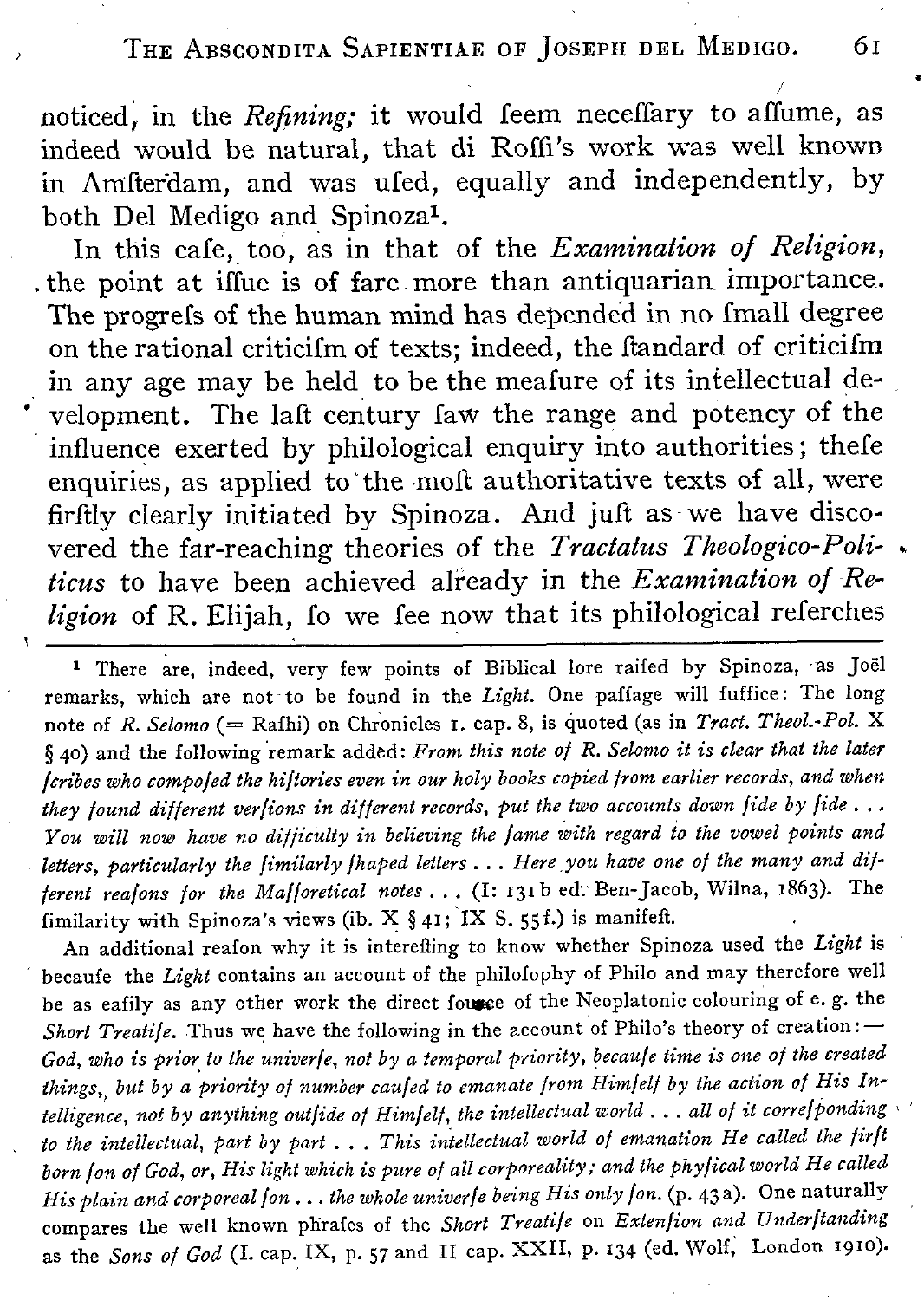are only the continuation of long discuffions, a typical example of which is to De found in.the *Refining of Wisdom* of R. Jofeph.

## 3. THE *LAST LEAVES OF WISDOM* AND THE MOVEMENT TO SPINOZA.

Jofeph del Medigo was not only Hebraift and Mathematician; he was alfo, as became a graduate of Padua, phyfician and philofopher. His range of reading is remarkable' and due to an exceptional linguiftic equipment. He himfelf recounts how in disguft at the debafed dialect of the Crete from which he came, he fet himfelf to learn ancient Greek<sup>1</sup>, and he ufed it to read Plato . and Ariftotle, Philo and Plotinus and the whole gamut of later myftics, In Latin he had in addition to more modern writers, Cicero, Quintilian and Seneca, Auguftine, Aquinas, and Nicholas de Lyra. He was deeply influenced by Renaiffance neo-Platonifm, particularly as reprefented by the *Dialoghi di Amore.* And even if he were not acquainted with Arabic, all the Arabic thinkers, as well as molt others, were available to him in Hebrew. From all this wealth of reading he feems to have compofed a multitude of treatifes, fome few only of which however were afterwards edited by a disciple as 'the fecond volume of. the *Abfcondita Sapieniice,* The moft important of thefe, the *Lafl Leaves of Wisdom,* mufi now engage our attention. To deal with it adequately would be beyond the competence of a fhort effay. As an original work indeed it is not worthy of much attention. Yet from the point of view of the' prefent enquiry it is for that very reafon of fupreme intereft.

In the firft place the work<sup>the</sup> is eclectic in the extreme. Few writers then known are not quoted by name. Greek and Roman, Jewifh, Arabic and Chriftian thinkers, joftle one another on every page. Auguftine and Aquinas come as readily to his pen as Saadyah and Ibn Gabai; now he is explaining a point in mathematical optics, now fetting Ibn-Rofchd againft Al-Ghazzali. All the minor ftrands of Scholafticifm, Neo-Platonifm, Renaiffance

<sup>&</sup>lt;sup>1</sup> *Refining* 10a.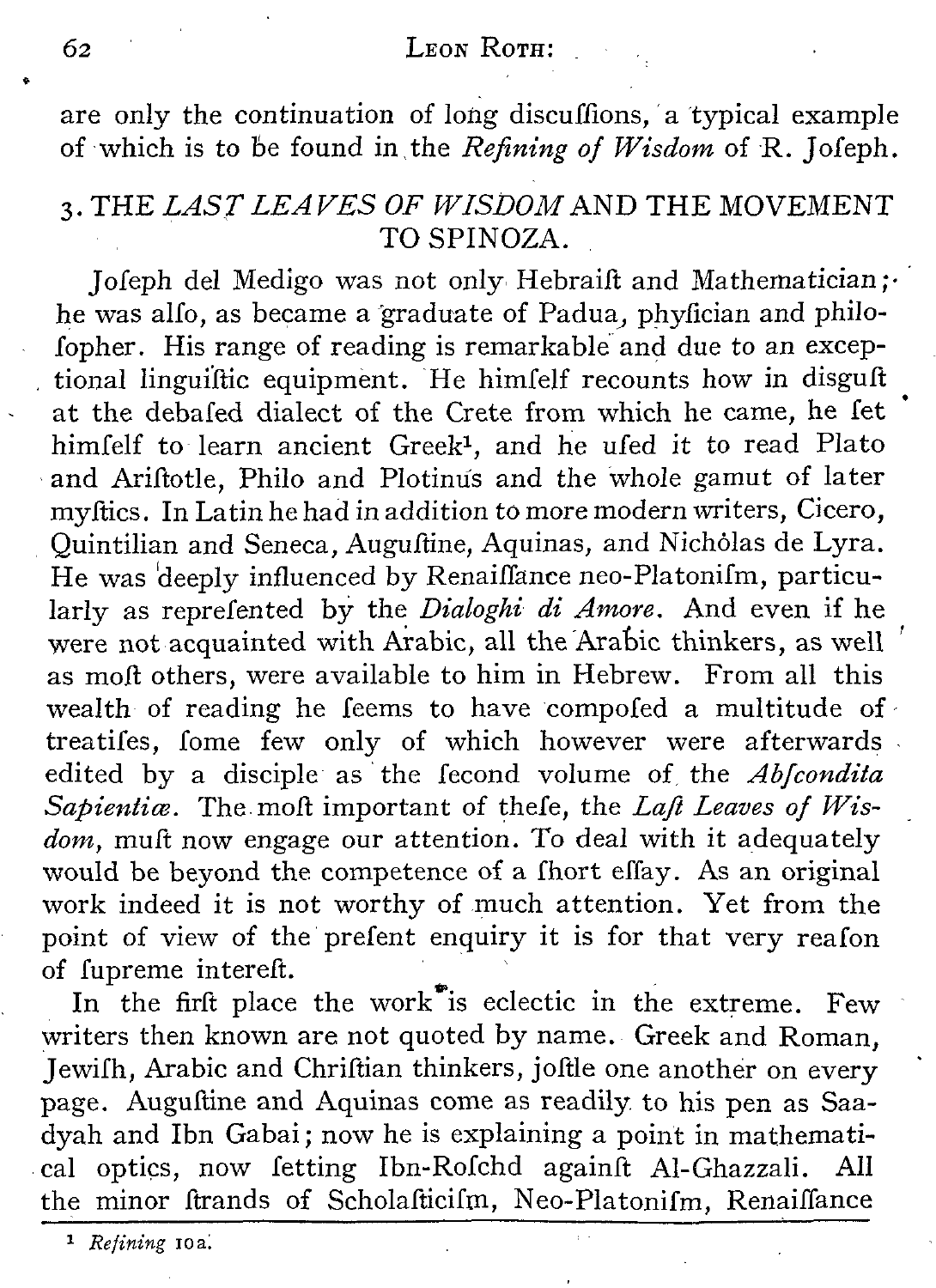Icience and myftic theology, the traces of which have been. noted by variouq ftudents in the philofophy of Spinoza, may be found, in one form or other, within this prolix work of the Paduan polymath and metaphyfician. When we remember that Del Medigo was for the fpace of a few years the accredited public teacher of the Amfterdam community, we may begin to form a truer judgment of the intellectual temper of the time. There is of courfe no virtue in eclecticifm, nor does much reading make a man wife. But the mere fact of the exiftence of fuch a man goes far to explain the phenomenon of a Spinoza.

The fecond point of intereft for our purpofe is the guiding thread adopted by Del Medigo, for it muft not be thought that all this intellectual profufion was turned out scrap-book fafhion. As a matter of fact it was ufed by him in order further to elucidate the problems and folutions which had been laid down once for all in the hiftory of jewifh thought by the metaphyfical mafterpiece of the Middle Ages, the *Guide for the Perplexed* of Maimonides. This is not the place to discufs the fignificance of this great work - how deeply Spinoza himfelf felt its in-• fluence is attefted by the fact that, in compofing the *Tractatus Theologico-Politicus* he felt himfelf obliged fpecifically to reject one of its main thefes. It is fufficient for us to note that Del Medigo ftarts out from the premifes of Maimonides, and after recapitulating the, criticifms to which they had been fubjected . ends up with Iomething very like the main tenets of what was afterwards to'be known as Spinozifm. It is in fact the peculiar value of the *Lafl Leaves of Wisdom* that it gives an infight, by offering us an example of a parallel development, of the pfychological growth of the fyftem of Spinoza.

The *Lafl Leaves of Wisdom,* is roughly divifible into three fections. The firft begins with a Maimonidean confeffion-of-faith in God as timelefs and abfolute exiftence, the Iource of all exiftents, indescribable by attributes; and proceeds. to discufs the various problems refulting therefrom on the lines-laid down by Maimonides. The Iecond concentrates on the queftion of creation,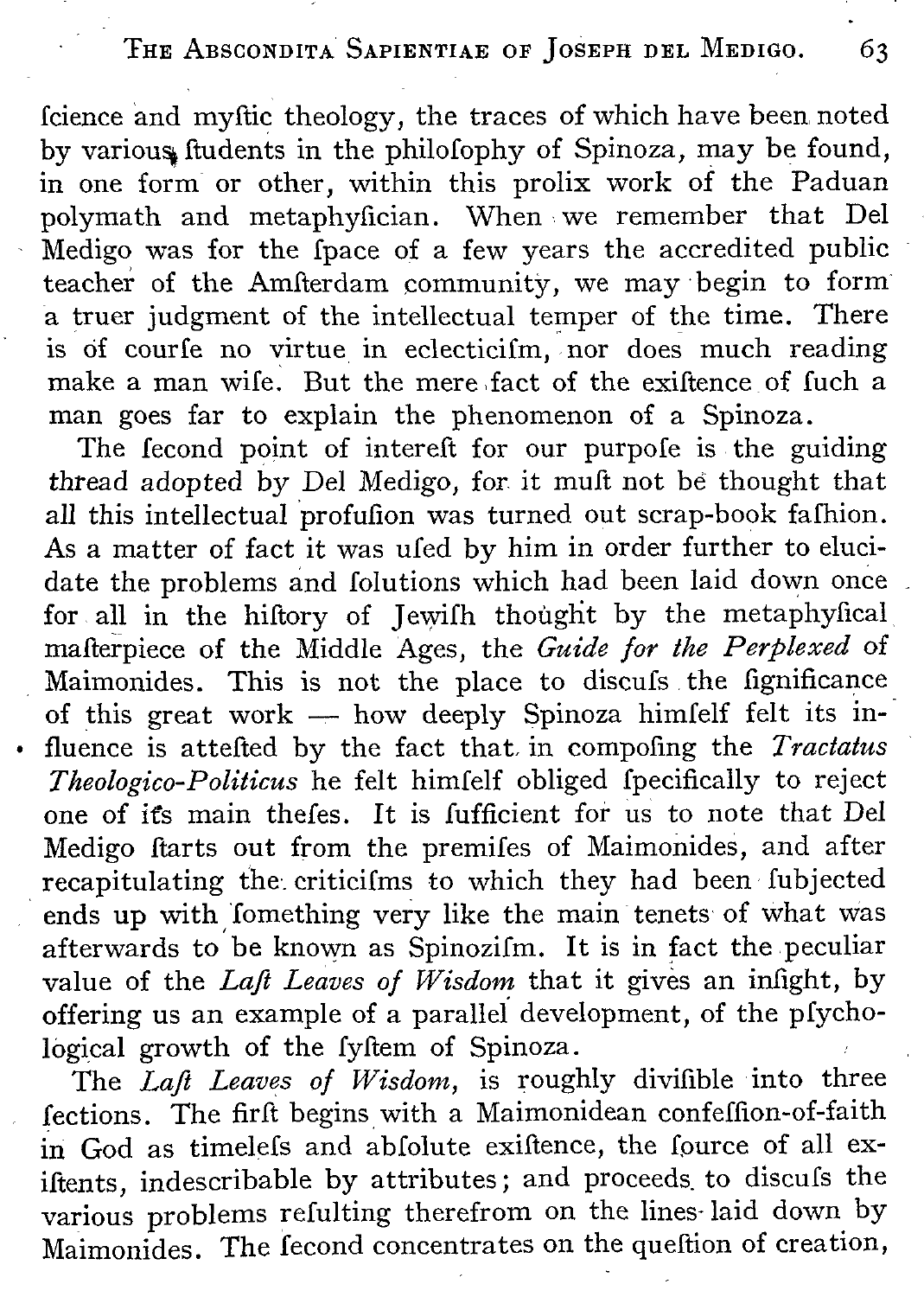which had been fet by Maimonides at the centre of his fyftem, but the implications of which had only been laid bare by. the further discuffions of Gerfonides and Crescas. The third is devoted to an expofition of the emanational theories of the philofophical Kabbala, which Del Medigo accepts as metaphyfically 'preferable to thofe of the profe1Ted philofophers. Now, whatever be thought of the Kabbala in general  $-$  and moft uninftructed views are current in its regard  $-$  there is no doubt that in its philofophical form it bears great affinities with the fyftem of Spinoza<sup>1</sup>. That Del Medigo, after a minute examination of the refults of the Maimonidean fchool, ended up in the philofophical.Kabbala, feems to fuggeft, not fo much that his book might have been the direct fource of this element in Spinoza , but that a fimilar intellectual evolution to that which it manifefts might have been undergone, with much more thoroughnefs and far deeper appreciation of the confequences, by Spinoza himfelf.

From this point of view, and with thefe refervations in mind, the ftructure of the work becomes of peculiar intereft. **It**is from a metaphyfical criticifm of the concept of creation, as he is careful to note himfelf<sup>2</sup>, that Del Medigo turns to the Kabbala. • He thrufts his way (if only by transcription) through the thorny discuflions of the problem of the nature of the act of creation which he found in Gerfonides and Crescas, 'discuffions which centre largely around precifely thofe queftions of continuity (involving particularly' the problem of time) which form one. of the central problems of the *Guide for the Perplexed,* and, later, of the Cartefian Ichool<sup>3</sup>. One by one the various volun-

1 It is fufficient in this connexion to point to the opinion of no lefs a thinker than Solomon Maimon *(Autobiography* cap. XIV). The curious would do well to follow the hint of the hiftorian H. Graetz *(Gefchichte der 'Juden* vol. X) and compare the firft book of Spinoza's *Ethics* with the firft differtation of Abraham Herera's *Porta Coeli* (acceffible in vols 3-4 of part 1 of Knorr von Rofenroth's *Kabbala Denudata,* Sulzbach, 1678), which was translated into Hebrew from the Spanifh Mfs. by Ifaac Aboab and publifhed in Amfterdam in 1655.  $-$  <sup>2</sup> e.g. 125b.  $-$  <sup>3</sup> e.g. pp. 100-4 with ref. to Gerfonides, *Milhamoth*, VI. 7 and Crescas, Or III. 1. S. 3-5 (burked by the hiftorians). [Del Medigo follows clofely on the discuffions of Abraham Shalom ( $15<sup>th</sup>$  Century Italian) in the firft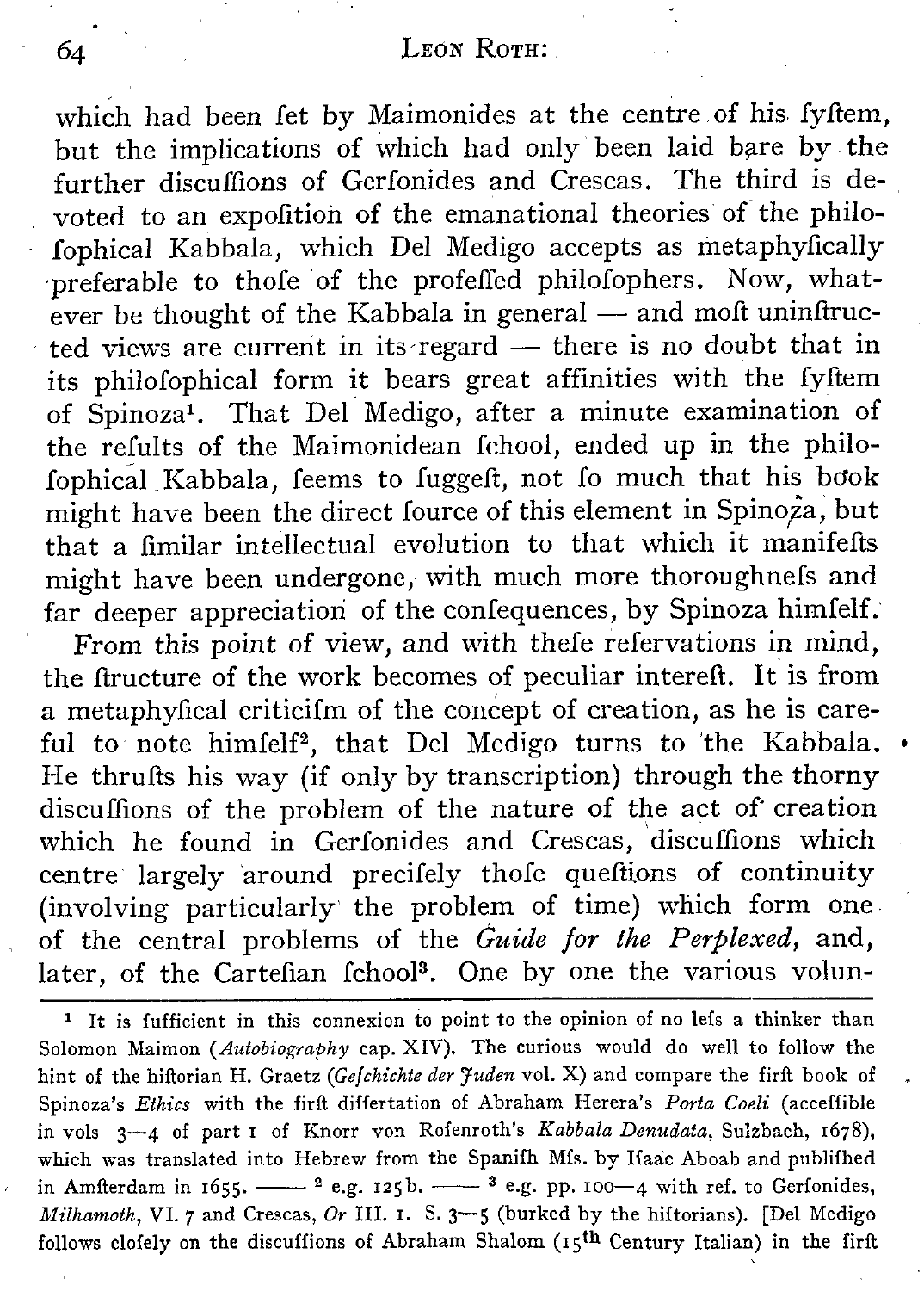THE ABSCONDITA SAPIENTIAE OF JOSEPH DEL MEDIGO. 65

tariftic theories of creation are, dismiffed, and finally .the very concept of Nothing is condemned as unintelligible<sup>1</sup>. There remains then one only way by which the co-exiftence of God with the univerfe may be defended and underftood, and that is by the adoption of fome variety of pantheifm, or, as it has more properly been called, panentheifm<sup>2</sup>. It would feem to be wrong to call the Kabbala pantheiftic in the ordinary fenfe. To put the cafe very crudely, one may fay that, although it tends to look upon the univerfe as a part of the Deity, it refufes to allow that the phyfical univerfe is the whole of the Deity. It is, therefore, as, definitely oppofed .to hylozoiftic or artiftic pantheifm as it is to the crude dogma of transcendent. creationifm.  $God$ , in the famous Rabbinic phrafe which penetrates the whole literature. *is the place of the world, but-the world is not His place.* It is in refponfe to this feeling, it feems to me, that Spinoza fpoke of the infinite attributes, and in fpite of the logical difficulties involved, held to them to the end". Few errors Ieemed to him to be more repulfive than the idea that the material univerfe as we fee it and tread on it is God<sup>4</sup>; but this is only one form of the more fubtle error that the Divinity is confined within the two paltry attributes which happen to be open to the underftanding of men<sup>5</sup>. Del Medigo, therefore, can quite confiftently

part of his *Neueh, Shalom.]* For Descartes fee particularly *Prine.* I, 21; *Refp.* V p. 369: I4-P. 370:12 (ed. Adam and Tannery); appendix to *Refp.* II, where the discretenefs of the parts of time is the axiomatic foundation for the *a pofterion* argument for the exiftence of God; and Ep. vol. II, 4 (Latin edition Amfterdam 1668) p. 15.  $\frac{1}{1}$  From Crescas *Or* III. 1. § 5 d. Spinoza *Cog. Met.* II, 10, § 2. The point is the fame as in Bergfon's criticifm of the *idea of nothing* in cap. IV of *Creative Evolution.--.* <sup>2</sup> *Die emanatiftifche Doctrin der Kabbala tritt nickt in bewufster, auf philofophifche Grilnde geftiltzter Oppofition gegen die Schopfungslehre, [andern. als Deutung derfelben auf.* (Uberweg-Heinzej Vol. II ed. 10, p. 392). In this connexion it is interefting to recall the remark of Chriftian Wolf. which is confirmed by fuch expreffions as that of the *Short Treaiije* that *creation cannot r~ally be frzid ever to have taken place* (I. 2, P.23n.). that *die Spinozifterei ilt alfo entfprungen aus der Unmdglichleeit der, Sckopfung.* (See the introduction to Scholz' *Pantheismusltreit zwilchen 'Jacobi und Mendellohn,* Berlin, 1916). --', <sup>3</sup> Ep. 66. -- <sup>4</sup> *Theol.-Pol.VI* § 10 note; Ep. 73. -- <sup>5</sup> Already in Short Treatife I, cap. 1, p. 19, 17f. *Lorsque Spinoza confoit une infinite d' attributs infinies autres que la penile et I'etendne,* remarks M. 5 CHRONICON SPINOZANUM II.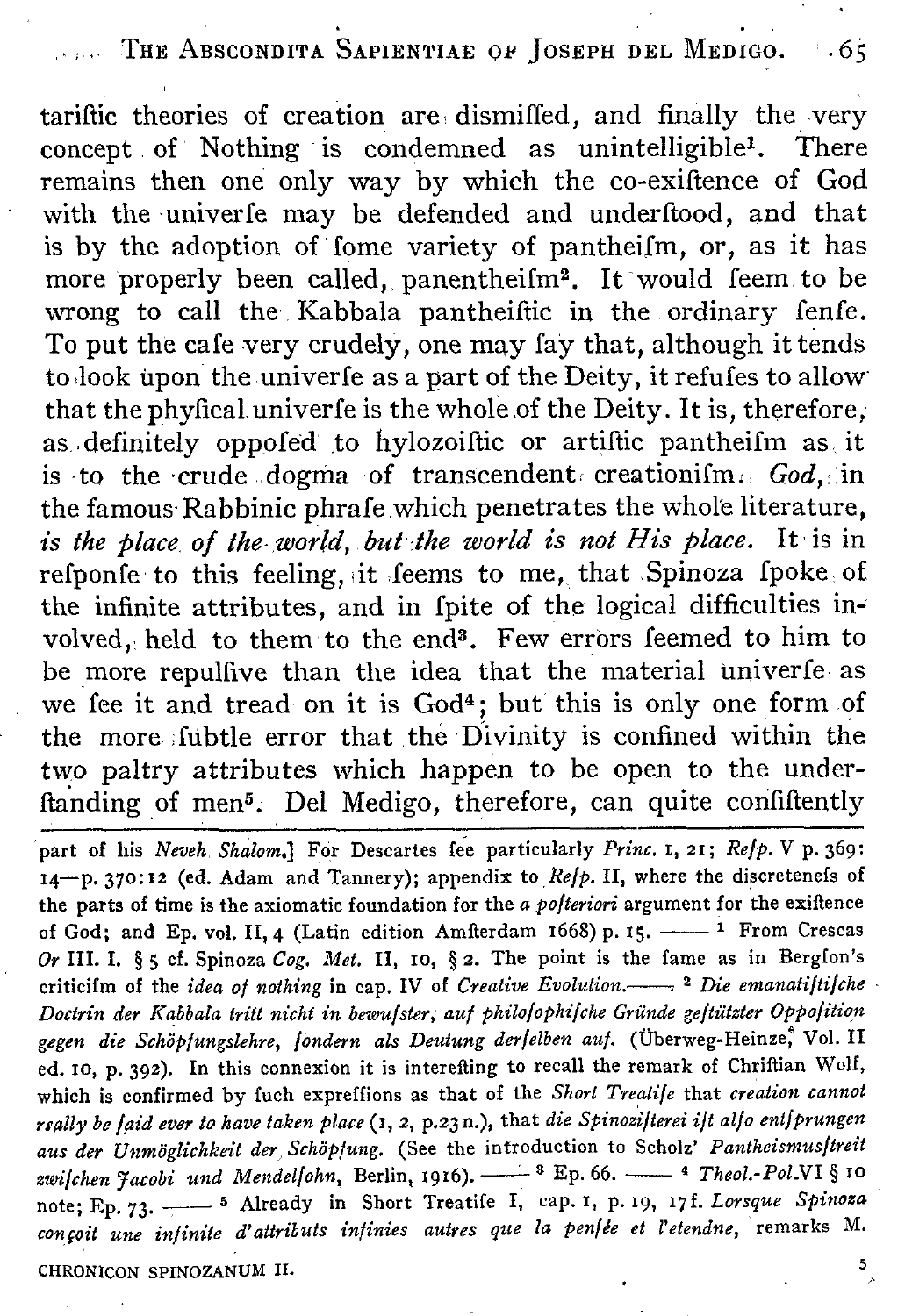66 L. ROTH: THE ABSCONDITA SAPIENTIAE OF JOSEPH DEL MEDIGO.

reject with horror the fubftantical pantheifm which he attri- ,bu ted to the Jewifh thinker Ibn Ezra and the whole fchool of Platonifts<sup>1</sup>; and yet approve the famous Kabbaliftic doctrine of *Tzimtzum* (= felf-contraction, or determination); according to which the univerfe is translated from intellectual to phyfical . exiftence in the fpace made, or left, by the Ielf-concentration of the infinite<sup>2</sup>. In this emanational theory of the creative act the primary conception is juft that of the degrees in the reality of created things" which plays fo fundamental a-role in the more thoroughly logical fyftem of Spinoza.  $r^2 + r^2$ 

It would be impoffible to purfue the fubject further without going into wearifome technicalities. Enough however has been Ihown to demonftrate our original thefis. Spinoza is the culmination of a long preceding hiftorical development, and this hiftorical development can be traced ftep for ftep within the bounds of Hebrew literature. That Spinoza poffeffed a copy of the *Ablcondita Sapientic* is an interefting but unimportant accident. To us the book fuffices to indicate the nature of the problems' which were of intereft to the Amfterdam community; the fpirit in which they were treated; and the Iolutions with which they were met.

, Brunfchvicg *(Revue de MetaphyJique et de Morale,* Jan. 1906, p. 65), *il [e propo]«, non d'eniourer le monde reel comme d'une ceiniure de mondes hypothCtiques, mais de [air« echee aux tendences de l'imagination humaine oers le limite et uers le reprelentable; il n'ajoute* pas à ce qui est, il interdit de donner à ce qui est la forme d'une système ferme. 1 136b-138b.<sup>----</sup> <sup>2</sup> e.g. 117b. foll.<sup>--8</sup> Cf. Neumarck: *Toldoth Hapilulophiah* (1921) p. 179'note. '